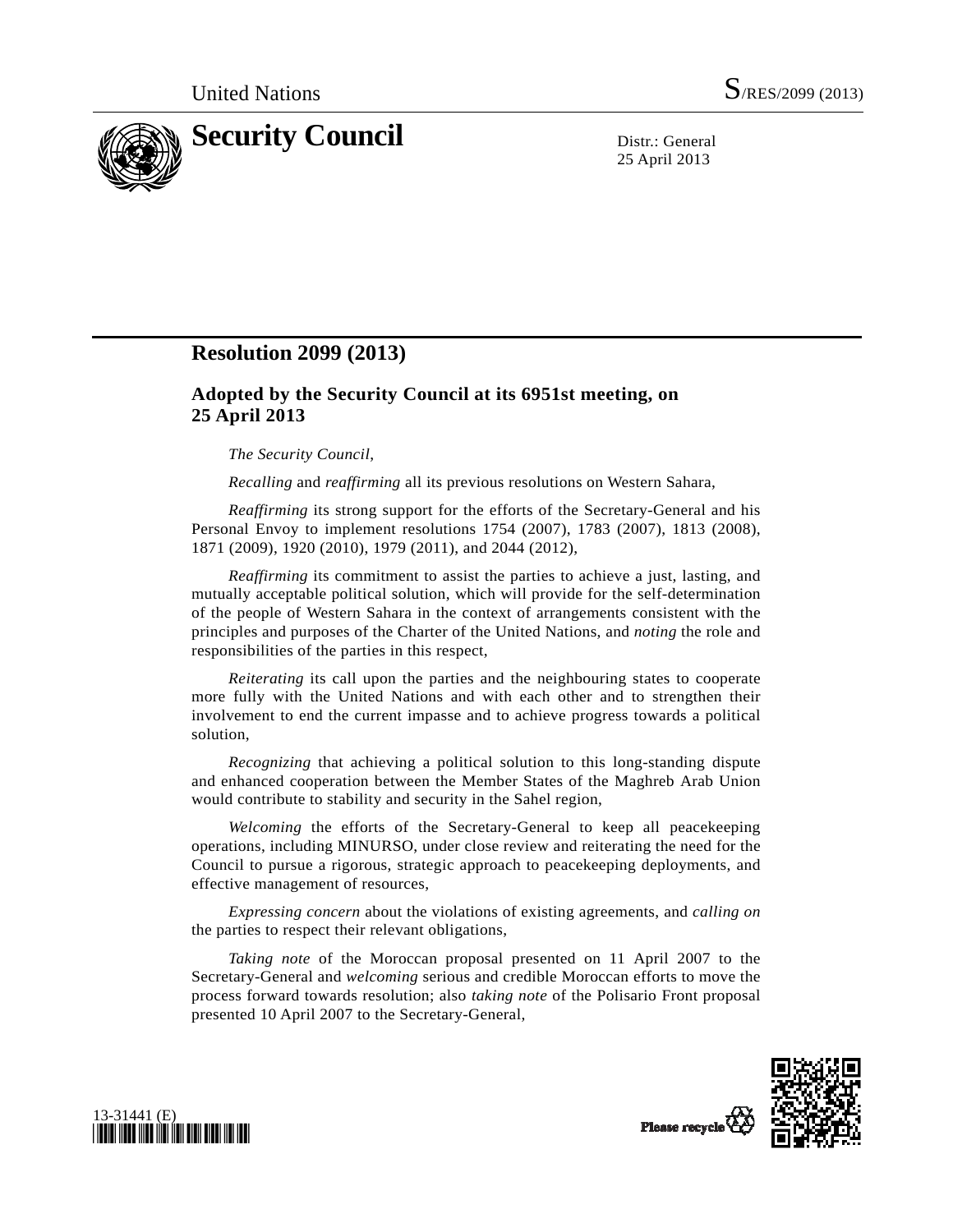*Encouraging* in this context, the parties to demonstrate further political will towards a solution including by expanding upon their discussion of each other's proposals,

*Taking note* of the four rounds of negotiations held under the auspices of the Secretary-General and *welcoming* the commitment of the parties to continue the negotiations process,

*Encouraging* the parties to continue cooperating with the Office of the High Commissioner for Refugees in implementing the January 2012 updated Plan of Action on Confidence Building Measures,

*Stressing* the importance of improving the human rights situation in Western Sahara and the Tindouf camps, and encouraging the parties to work with the international community to develop and implement independent and credible measures to ensure full respect for human rights, bearing in mind their relevant obligations under international law,

*Encouraging* the parties to continue in their respective efforts to enhance the promotion and protection of human rights in Western Sahara and the Tindouf refugee camps,

*Recognizing* and *welcoming*, in this regard, the steps taken by Morocco to strengthen the National Council on Human Rights Commissions operating in Dakhla and Laayoune, and Morocco's ongoing interaction with Special Procedures of the United Nations Human Rights Council, including those planned for 2013,

*Also welcoming* the implementation of the enhanced refugee protection programme developed by the Office of the United Nations High Commissioner for Refugees in coordination with the Polisario Front, which includes refugee and human rights training and awareness initiatives,

*Reiterating its request* for consideration of a refugee registration in the Tindouf refugee camps and *encouraging* efforts in this regard,

*Welcoming* the commitment of the parties to continue the process of negotiations through the United Nations-sponsored talks,

*Recognizing* that the consolidation of the status quo is not acceptable, and *noting further* that progress in the negotiations is essential in order to improve the quality of life of the people of Western Sahara in all its aspects,

*Affirming* support for the Secretary-General's Personal Envoy for Western Sahara Ambassador Christopher Ross and his work in facilitating negotiations between the parties, and, *welcoming* to that effect his recent initiatives and ongoing consultations with the parties and neighbouring states,

*Affirming* support for the Special Representative of the Secretary-General for Western Sahara and Head of MINURSO Wolfgang Weisbrod-Weber,

*Having considered* the report of the Secretary-General of 8 April 2013 (S/2013/220),

1. *Decides* to extend the mandate of MINURSO until 30 April 2014;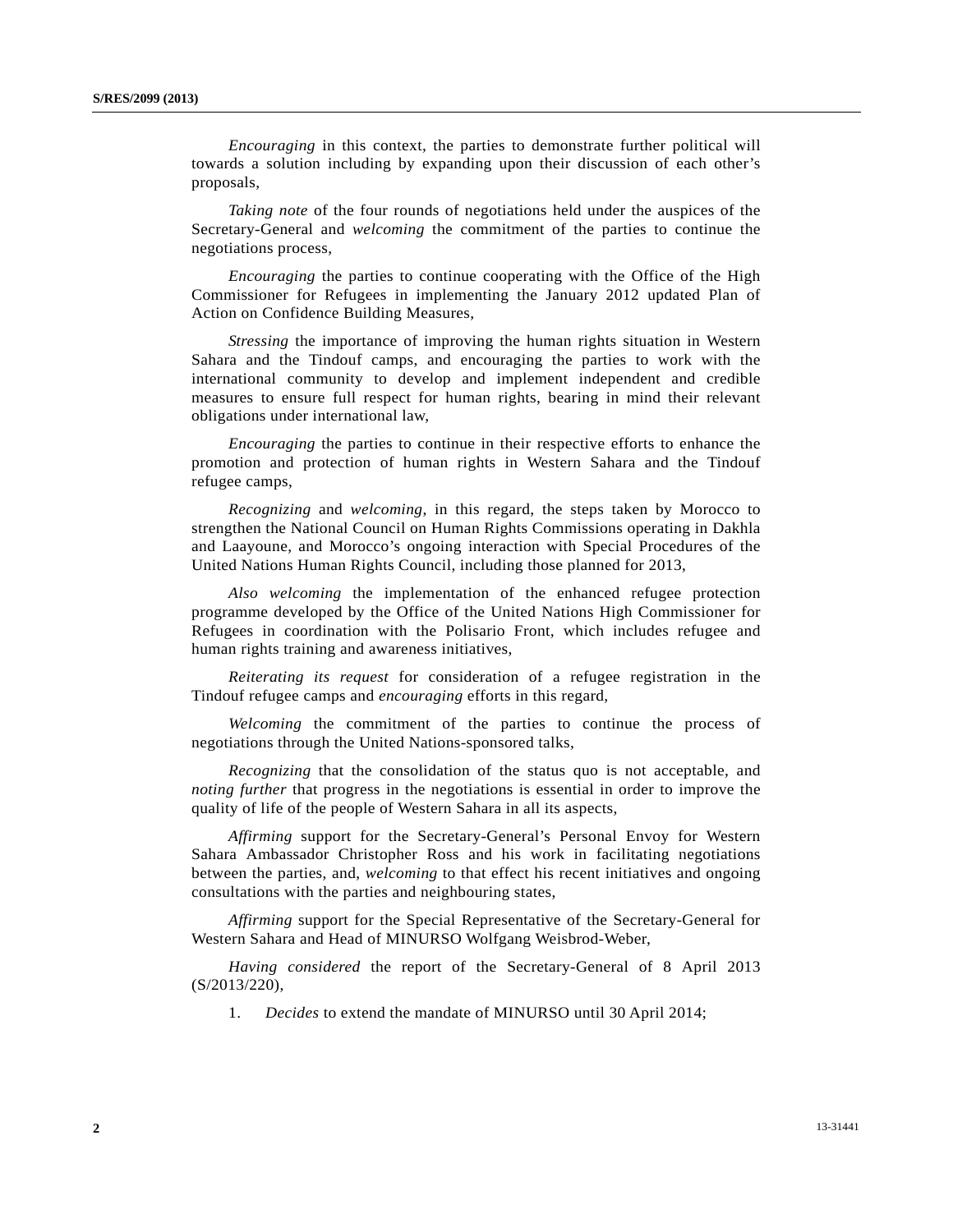2. *Reaffirms* the need for full respect of the military agreements reached with the United Nations Mission for the Referendum in Western Sahara (MINURSO) with regard to the ceasefire and *calls* on the parties to adhere fully to those agreements;

 3. *Calls upon* all parties to cooperate fully with the operations of MINURSO, including its free interaction with all interlocutors, and to take the necessary steps to ensure the security of as well as unhindered movement and immediate access for the United Nations and associated personnel in carrying out their mandate, in conformity with existing agreements;

 4. *Welcomes* the parties' commitment to continue the process of preparation for a fifth round of negotiations, and recalls its endorsement of the recommendation in the report of 14 April 2008 (S/2008/251) that realism and a spirit of compromise by the parties are essential to achieve progress in negotiations;

 5. *Calls* upon the parties to continue to show political will and work in an atmosphere propitious for dialogue in order to enter into a more intensive and substantive phase of negotiations, thus ensuring implementation of resolutions 1754 (2007), 1783 (2007), 1813 (2008), 1871 (2009), 1920 (2010), 1979 (2011), and 2044 (2012), and the success of negotiations;

 6. *Affirms* its strong support for the commitment of the Secretary-General and his Personal Envoy towards a solution to the question of Western Sahara in this context and calls for renewed meetings and strengthening of contacts;

 7. *Calls* upon the parties to continue negotiations under the auspices of the Secretary-General without preconditions and in good faith, taking into account the efforts made since 2006 and subsequent developments, with a view to achieving a just, lasting, and mutually acceptable political solution, which will provide for the self-determination of the people of Western Sahara in the context of arrangements consistent with the principles and purposes of the Charter of the United Nations, and noting the role and responsibilities of the parties in this respect;

8. *Invites* Member States to lend appropriate assistance to these talks;

 9. *Requests* the Secretary-General to brief the Security Council on a regular basis, and at least twice a year, on the status and progress of these negotiations under his auspices, on the implementation of this resolution, challenges to MINURSO's operations and steps taken to address them, and *expresses* its intention to meet to receive and discuss his briefings and in this regard, further *requests* the Secretary-General to provide a report on the situation in Western Sahara well before the end of the mandate period;

 10. *Welcomes* the commitment of the parties and the neighbouring states to hold periodic meetings with the Office of the United Nations High Commissioner for Refugees to review and, where possible, expand confidence-building measures, and in this regard, supports the Secretary-General's request for additional six United Nations police officers to implement the expanded family visit programme;

 11. *Urges* Member States to provide voluntary contributions to fund confidence-building measures that allow for visits between separated family members, as well as for other confidence-building measures agreed upon between parties;

 12. *Requests* the Secretary-General to continue to take the necessary measures to ensure full compliance in MINURSO with the United Nations zero